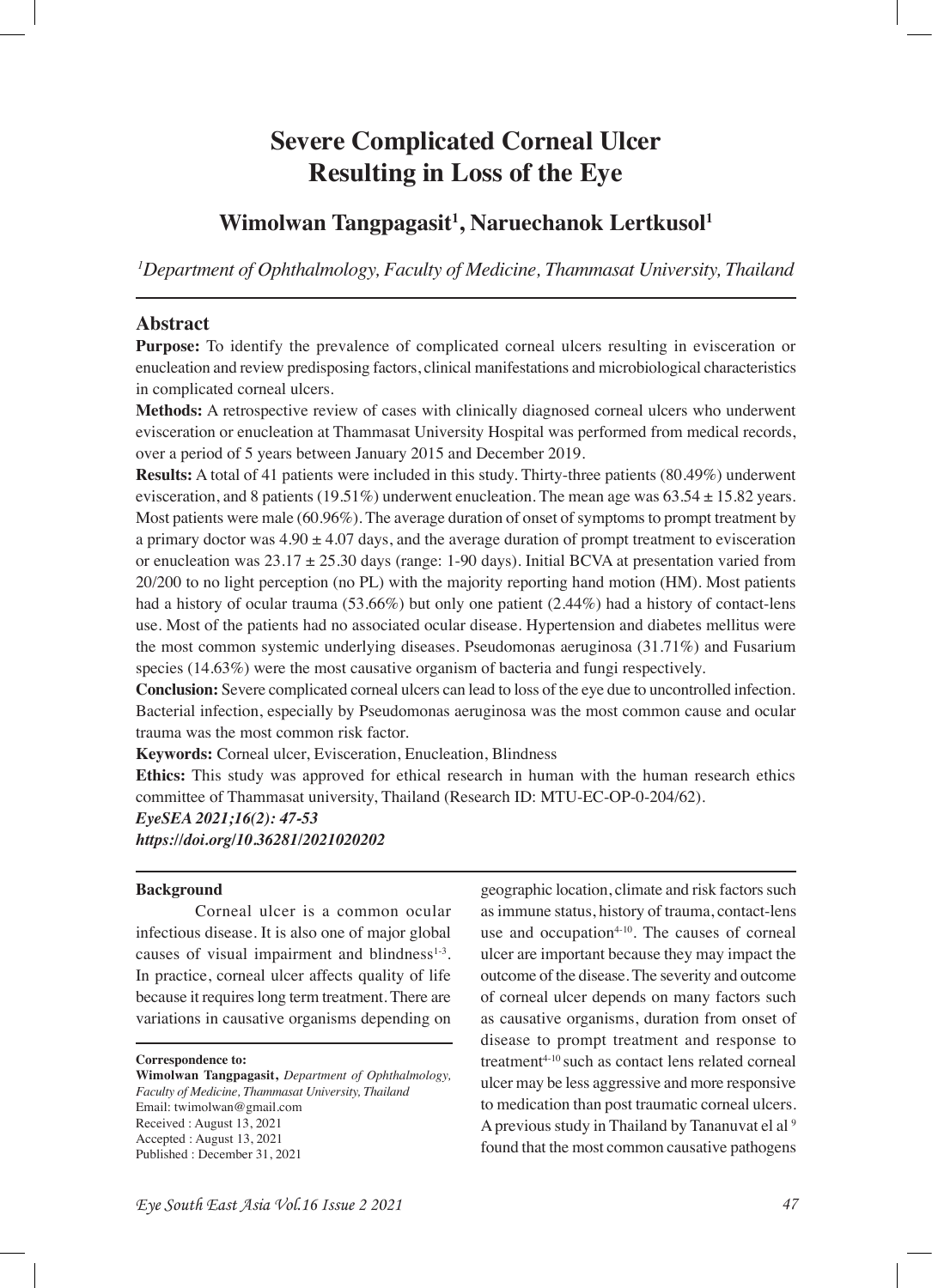were bacteria (49.3%) and fungi (46.3%). Pseudomonas aeruginosa (14.90%) and Fusarium spp. (26.90%) were the most common bacterial and fungal pathogens respectively.

Treatment in corneal ulcer depends on severity of the disease and varies from topical medication, systemic medication and surgery. In severe cases, evisceration or enucleation can be the treatments of choice to prevent spreading of infection to nearby structures $11$ . The indications of evisceration or enucleation from severe corneal ulcer are non-healing corneal ulcer in a blind eye, corneal perforation that cannot be treated with corneal gluing, endophthalmitis and panophthalmitis<sup>11-13</sup>.

The purpose of this study was to identify prevalence of complicated corneal ulcers resulting in evisceration or enucleation and review predisposing factors, clinical manifestations and microbiological characteristics in complicated corneal ulcers.

#### **Material and methods**

This study was approved for ethical research in human with the human research ethics committee of Thammasat university, Thailand (Research ID: MTU-EC-OP-0-204/62).

A retrospective review of 41 cases with clinically diagnosed corneal ulcers who underwent evisceration or enucleation at Thammasat University Hospital was performed from medical records, over a period of 5 years between January 2015 and December 2019.

Data collected included demographic profiles; age, sex, occupation, predisposing factors; ocular and systemic underlying diseases, history of trauma, history of contact lens-use, clinical presentation; initial BCVA at present, laterality of corneal ulcer, duration from onset

of disease to prompt treatment, duration from prompt treatment to evisceration or enucleation, microbiological characteristics; culture results from corneal scrape and/or corneal tissue and antimicrobials used in corneal ulcer cases. All data were recorded via clinical record forms and analyzed using SPSS program (version 23.0, IBM, NY, USA).

#### **Results**

A total of 41 patients that underwent enucleation or evisceration over a period of 5 years between January 2015 and December 2019 at Thammasat University Hospital was included in this study. Thirty-three patients (80.49%) underwent evisceration, and eight patients (19.51%) underwent enucleation. The mean age was  $63.54 \pm 15.82$  years. Twenty-five patients were male (60.96%) and sixteen patients were female (39.02%). Right eyes (46.34%) and left eyes (53.66%) were almost equally affected. The majority of the patients were retired or had indoor occupations (48.78%) while some patients worked outdoors such as laborers (31.70%), merchants (9.76%), and farmers (9.76%) respectively. The average duration of onset of symptoms to prompt treatment by a primary doctor was  $4.90 \pm 4.07$  days, and the average duration of prompt treatment to evisceration or enucleation was  $23.17 \pm 25.30$  days (range: 1-90 days) (Table1). Initial BCVA at presentation were varied from 20/200 to no light perception (no PL). Major patients had BCVA at hand motion (HM) (36.59%), poor light projection (poor PJ) (17.07%), light perception (PL) (17.07%), no light perception (no PL) (14.63%), good light projection (good PJ) (7.32%), fnger counting (FC) (4.88%) and 20/200 (2.44%) respectively (Table2).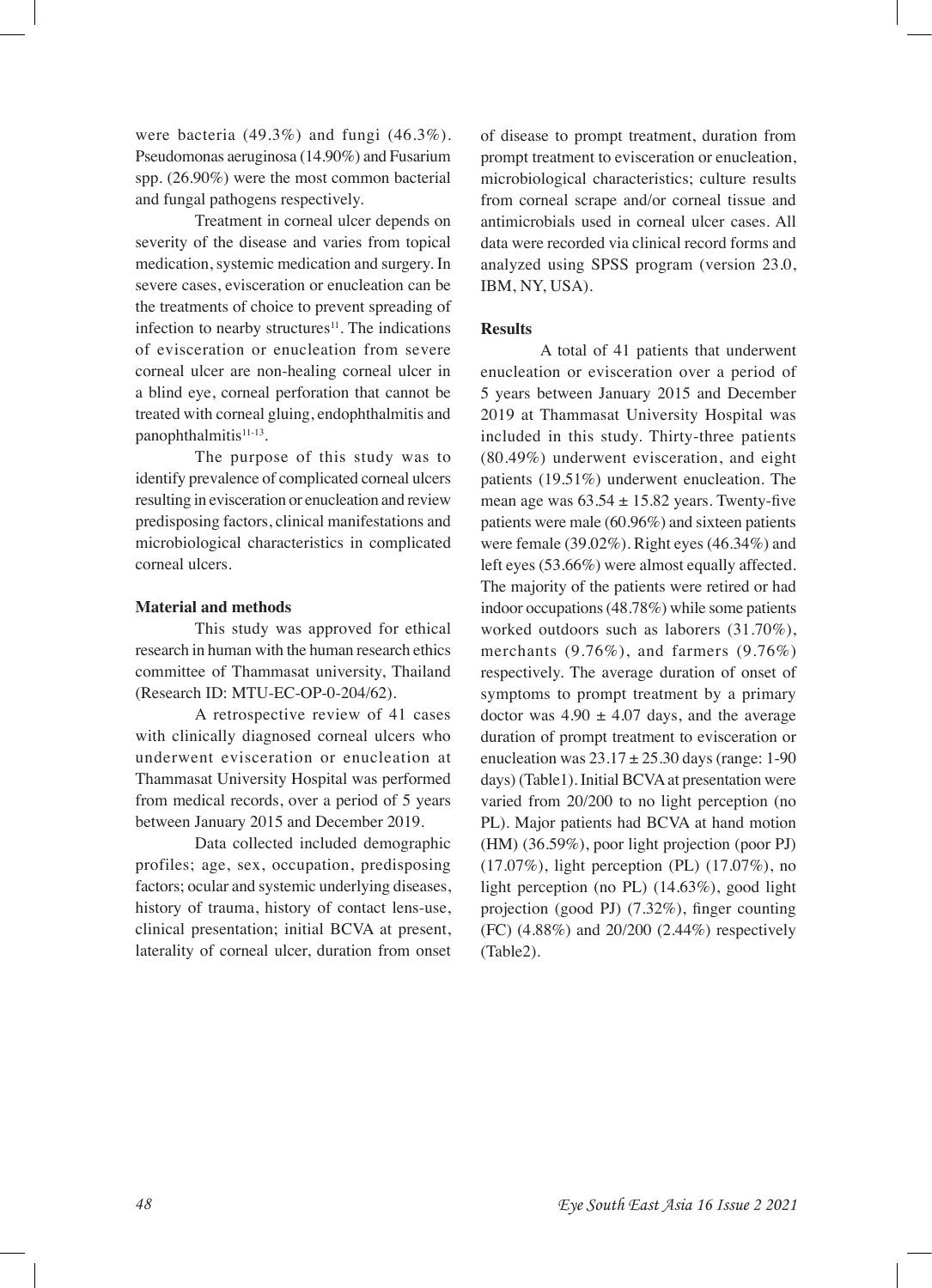| <b>Procedure</b>            | <b>Evisceration</b> | <b>Enucleation</b> | <b>Total</b>      |
|-----------------------------|---------------------|--------------------|-------------------|
| Demographic data            | $(N = 33)$          | $(N=8)$            | $(N = 41)$ $(\%)$ |
| <b>Sex</b>                  |                     |                    |                   |
| Male                        | 21                  | $\overline{4}$     | 25 (60.96%)       |
| Female                      | 12                  | $\overline{4}$     | 16 (39.02%)       |
| Age (Mean±SD)               | $63.82 \pm 16.46$   | $62.38 \pm 13.82$  | $63.54 \pm 15.82$ |
| Time from onset to          |                     |                    |                   |
| prompt treatment            | $5.36 \pm 4.29$     | $3 + 2.33$         | $4.90 \pm 4.07$   |
| $(Mean \pm SD)$             |                     |                    |                   |
| Time from prompt            |                     |                    |                   |
| treatment to surgery        | $24.64 \pm 24.25$   | $17.13 \pm 30.31$  | $23.17 \pm 25.30$ |
| $(Mean \pm SD)$             |                     |                    |                   |
| Occupation                  |                     |                    |                   |
| Employee                    | 11                  | 2                  | 13 (31.70%)       |
| Retired/Indoor job          | 16                  | $\overline{4}$     | 20 (48.78%)       |
| Merchant                    | $\overline{4}$      | $\theta$           | $4(9.76\%)$       |
| Farmer                      | $\overline{2}$      | $\overline{2}$     | 4(9.76%)          |
| Laterality                  |                     |                    |                   |
| Right                       | 14                  | 5                  | 19 $(46.34\%)$    |
| Left                        | 19                  | 3                  | 22 (53.66%)       |
| <b>History of Trauma</b>    |                     |                    |                   |
| Yes                         | 18                  | 4                  | 22 (53.66%)       |
| No                          | 15                  | $\overline{4}$     | 19 (46.34%)       |
| <b>Contact lens-related</b> |                     |                    |                   |
| Yes                         | 1                   | $\theta$           | $1(2.44\%)$       |
| N <sub>o</sub>              | 32                  | 8                  | 40 (97.56%)       |

**Table 1.** Demographic data of corneal ulcer cases leading to evisceration or enucleation

**Table 2.** Initial BCVA at presentation of corneal ulcer cases leading to evisceration or enucleation

| <b>Initial BCVA</b> | <b>Evisceration</b> | <b>Enucleation</b><br>$(N = 8)$ | <b>Total</b><br>$(N = 41)$ $(\%)$ |
|---------------------|---------------------|---------------------------------|-----------------------------------|
| 20/200              |                     | $\overline{0}$                  | $1(2.44\%)$                       |
| FC                  | $\overline{2}$      | $\theta$                        | $2(4.88\%)$                       |
| HM                  | 11                  | $\overline{4}$                  | 15 (36.59%)                       |
| Good PJ             | 2                   |                                 | $3(7.32\%)$                       |
| Poor PJ             | 5                   | $\overline{2}$                  | 7(17.07%)                         |
| PL                  | 6                   |                                 | 7(17.07%)                         |
| No PL               | 6                   | 0                               | $6(14.63\%)$                      |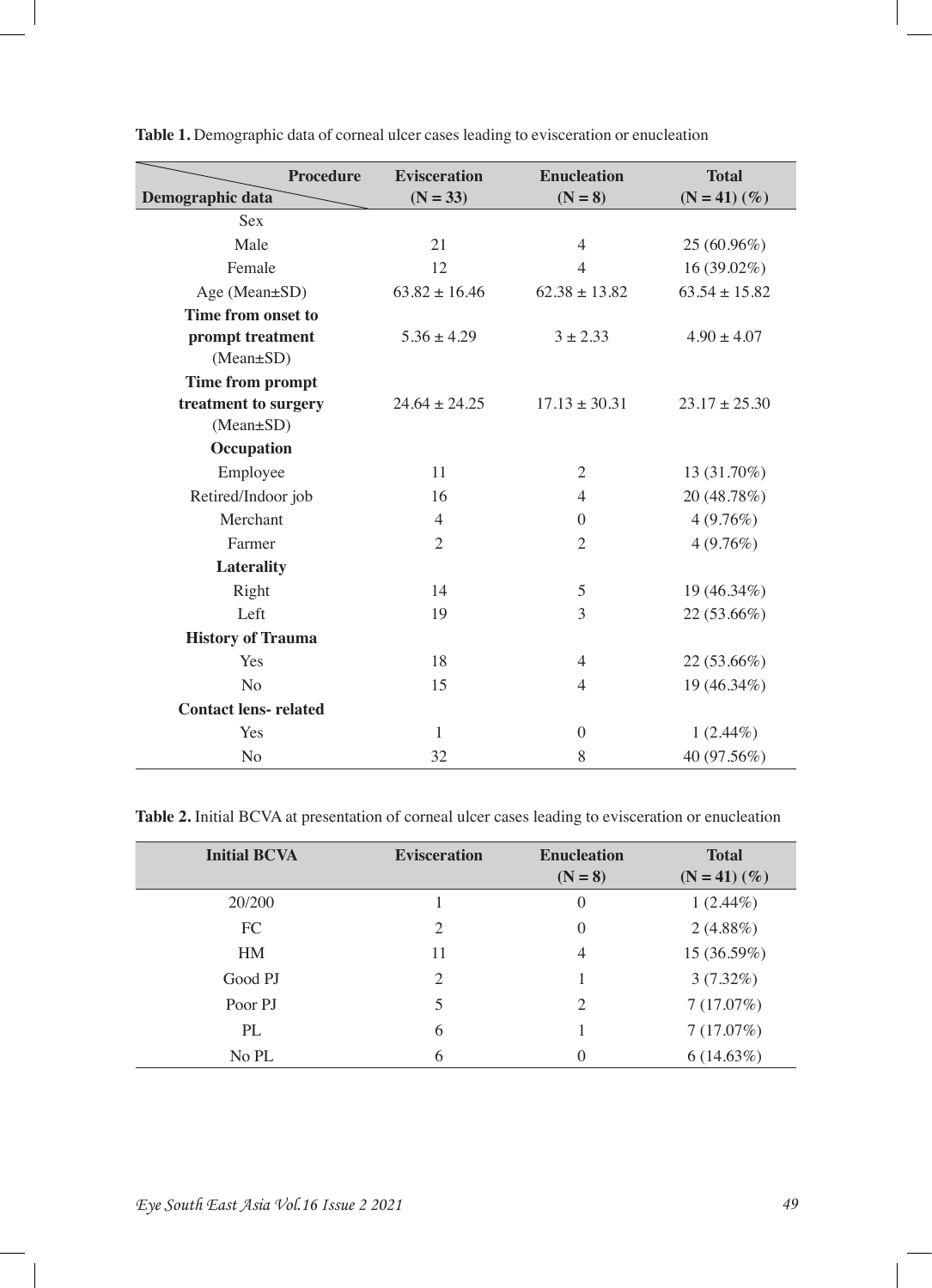The associated factors such as history of trauma and history of contact-lens are shown in Table1. Most patients had a history of ocular trauma (53.66%) but surprisingly, only one patient (2.44%) had a history of contact-lens use (Table1). Most of the patients had no associated ocular disease (78.05%) while glaucoma and persistent epithelial defect were the second most associated ocular disease (7.32%). Hypertension  $(26.83%)$  and diabetes mellitus  $(21.95%)$  were the most common systemic underlying diseases (Table3).

Investigations were done in all patients, including corneal and tissue culture. The results showed positive 87.80% and not identified 12.20%. The positive results were Bacteria (48.78%) and Fungi (41.46%). The most common bacterial organism was *Pseudomonas aeruginosa* (31.71%) and *Fusarium species*  (14.63%) was the most causative organism of fungi. One patient had mixed organisms of *Pseudomonas aeruginosa* and Candida species as shown in Table4 and Figure1.

| <b>Ocular underlying diseases</b> |                            | <b>Systemic underlying diseases</b> |                            |
|-----------------------------------|----------------------------|-------------------------------------|----------------------------|
|                                   | Number of<br>cases $(\% )$ |                                     | Number of<br>cases $(\% )$ |
| None                              | 32 (78.05%)                | None                                | $2(4.88\%)$                |
| <b>Glaucoma</b>                   | $3(7.32\%)$                | Hypertension                        | 11 $(26.83\%)$             |
| Persistent epithelial defect      | $3(7.32\%)$                | Diabetes mellitus                   | 9(21.95%)                  |
| Previous herpes simplex keratitis | $1(2.44\%)$                | dyslipidemia                        | 7(17.07%)                  |
| Peripheral ulcerative keratitis   | $1(2.44\%)$                | Gout                                | $2(4.88\%)$                |
| Bullous keratopathy               | $1(2.44\%)$                | Asthma/CDPD                         | $1(2.44\%)$                |
| Total                             | 41 $(100\%)$               | Chronic kidney disease              | $3(7.32\%)$                |
|                                   |                            | Thyroid                             | $1(2.44\%)$                |
|                                   |                            | Total                               | 41 (100%)                  |

**Table 3.** Ocular and systemic underlying diseases (N=41)

Table 4. Organisms isolated from cases with corneal ulcers (N=41)

| <b>Bacteria</b>                  | Number of<br>cases $(\% )$ | Fungi                                    | Number of<br>cases $(\% )$ |
|----------------------------------|----------------------------|------------------------------------------|----------------------------|
| Gram positive bacteria           |                            | <b>Filamentous fungi</b>                 |                            |
| Coagulase-negative staphylococci | $3(7.31\%)$                | <b>Fusarium</b> species                  | $6(14.63\%)$               |
| Streptococcus pneumonia          | $1(2.44\%)$                | Aspergillus species                      | $3(7.32\%)$                |
| Gram negative bacteria           |                            | Pythium species                          | $2(4.88\%)$                |
| Pseudomonas aeruginosa           | $13(31.71\%)$              | <i>Bipolaris species</i>                 | $1(2.44\%)$                |
| Klebsiella pneumoniae            | $1(2.44\%)$                | Dematiaceous fungi<br>(pigmented hyphae) |                            |
| <i>Proteus mirabilis</i>         | $2(4.88\%)$                | Cladosporium species                     | $3(7.32\%)$                |
| Not identified                   | $5(12.20\%)$               | Yeast                                    |                            |
|                                  |                            | Candida species                          | $2(4.88\%)$                |

\*1 eye had mixed organisms of *Pseudomonas aeruginosa and Candida species*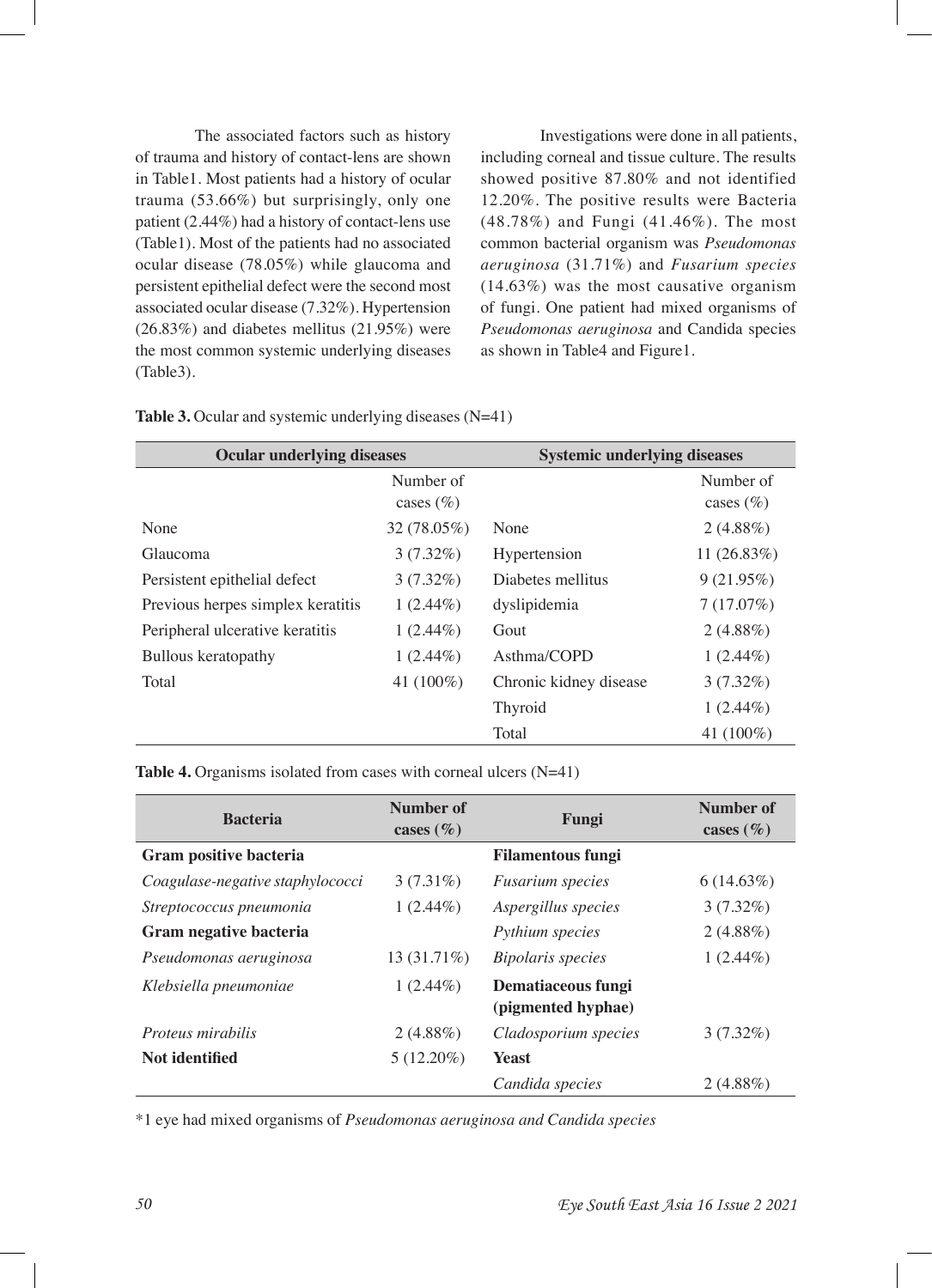

Figure 1. Bar graph shows organisms isolated from cases with corneal ulcers (N=41)

The list of antimicrobial drugs used and number of drugs in corneal ulcer cases were shown in Table5 and 6 respectively. For the majority of these cases, management consisted of intensive topical antimicrobial drugs with or without systemic antimicrobial drugs. Amikacin eye drop (39.02%) was the most common antibiotics used in corneal ulcer cases and Natamycin eye drop (41.46%) was the most common antifungal drug used in cases. Most of the cases were treated by a combination of more than four drugs.

**Table 5.** Antimicrobial drugs used in corneal ulcer cases (N=41)

| <b>Antibiotic medications</b> | Number of<br>cases $(\% )$ | <b>Antifungal medications</b> | Number of<br>cases $(\% )$ |
|-------------------------------|----------------------------|-------------------------------|----------------------------|
| Vancomycin eye drop           | 8 (19.51%)                 | Amphotericin B eye drop       | 15 (36.59%)                |
| Cefazolin eye drop            | 7(17.07%)                  | Natamycin eye drop            | $17(41.46\%)$              |
| Ceftazidime eye drop          | 15 (36.59%)                | Voriconazole eye drop         | $3(7.32\%)$                |
| Amikacin eye drop             | 16 (39.02%)                | Oral Ketoconazole             | $1(2.44\%)$                |
| Gentamicin eye drop           | 11(26.83%)                 | Oral Itraconazole             | $8(19.51\%)$               |
| Moxifloxacin eye drop         | $2(4.88\%)$                |                               |                            |
| Oral Ciprofloxacin            | 12 (29.27%)                |                               |                            |

|  |  | Table 6. Number of topical antimicrobial drugs used in corneal ulcer cases $(N=41)$ |
|--|--|-------------------------------------------------------------------------------------|
|--|--|-------------------------------------------------------------------------------------|

| <b>Number of drugs</b> | Number of cases $(\% )$ |
|------------------------|-------------------------|
| More than 4 drugs      | $17(41.46\%)$           |
| 4 drugs                | 7(17.07%)               |
| 3 drugs                | $8(19.51\%)$            |
| 2 drugs                | $5(12.20\%)$            |
| Single drugs           | 4(9.76%)                |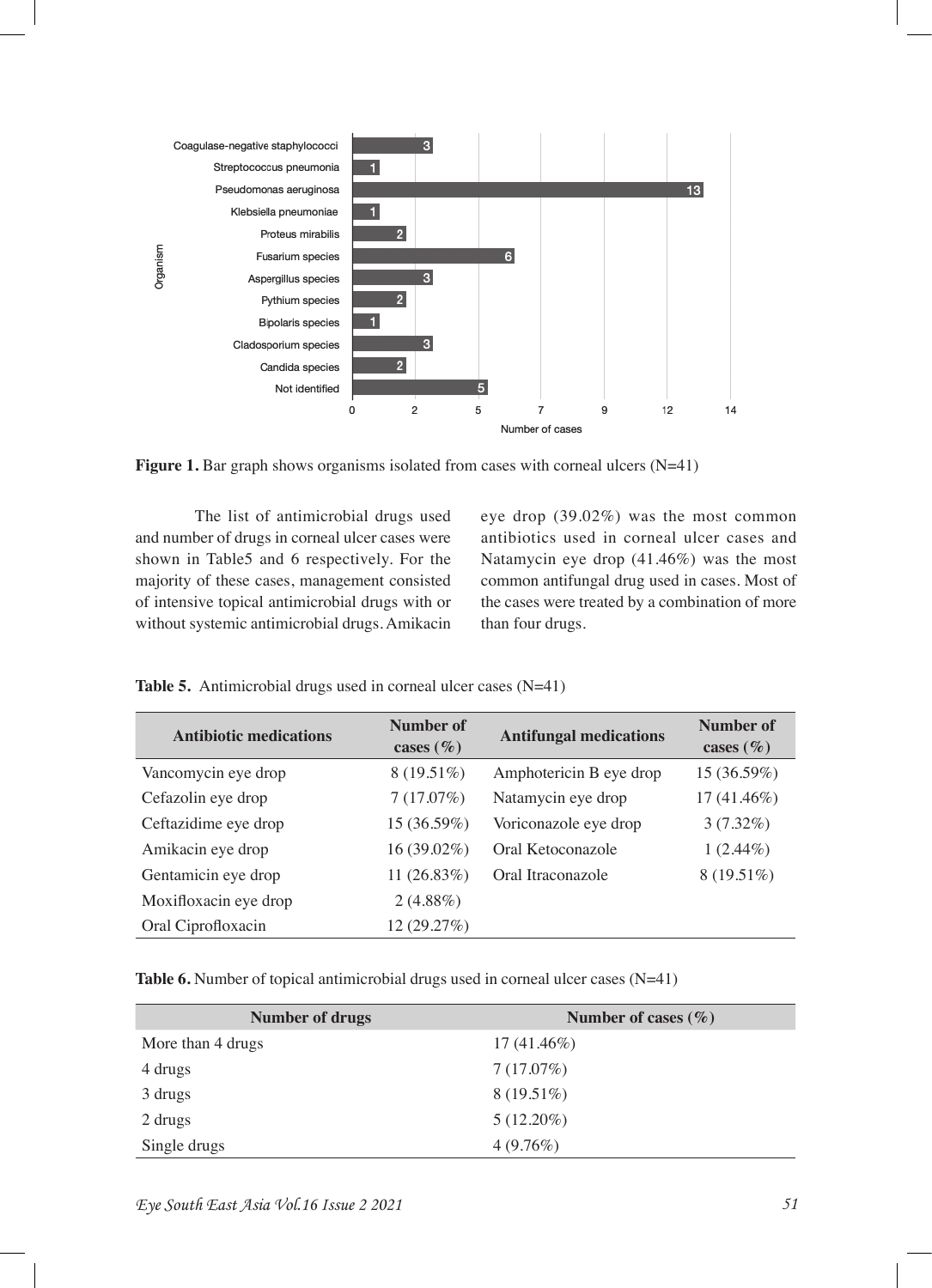#### **Discussion**

Corneal ulcer is one of the important causes of visual impairment and blindness. In our study, we found 41 cases of severe complicated corneal ulcer which underwent evisceration 33 cases (80.49%), and enucleation 8 cases (19.51%) over a period of 5 years between January 2015 and December 2019.

In this study, Pseudomonas aeruginosa was the most common causative pathogen. This result was similar to the fndings of previous studies.9,11,12,14 It is a genus of gram-negative bacteria and commonly found in contact-lens wearer. Pseudomonas aeruginosa has structural virulence factors including polar flagella, adhesins, surface pili. It also can secrete toxins that disrupt protein synthesis and proteases that degrade corneal stromal extracellular matrix. Surprisingly, in our study found that only one patient had a history of contact-lens use. The culture from corneal scrape in this case tested for Pseudomonas aeruginosa. The probable reasons were that the majority of our patients were aged more over 60 years while the contact lenses were commonly used by teenagers in urban parts. Moreover, contact lens related infectious keratitis may be less aggressive and more responsive to medication than post traumatic corneal ulcers. The lesions may be improved before coming to our hospital.

In our study, we also found that most of the cases had no associated ocular diseases but had a history of ocular trauma before developed corneal ulcers. Thus ocular trauma was the most common risk factor. These results were similar to the findings by Teeravee H. et al. $14$ The average duration of onset of symptoms to prompt treatment by a primary doctor was  $4.90 \pm$ 4.07 days that was shorter than previous study. $14$ whereas the average duration of prompt treatment to evisceration or enucleation was  $23.17 \pm 25.30$ days (range 1-90 days) that was longer than the fndings reported by Teeravee H. et al.14 Possible reasons included the fact that Thammasat hospital is a tertiary hospital, and thus, receives a lot of severe and complicated corneal ulcer cases. The second reason was the process of corneal donors in our country that we have to wait for corneal

donors from Thai Red Cross Eye Bank. There was about 1-3 months for tectonic or therapeutic corneal transplantation.

There were some limitations in our study due to the retrospective chart reviews. Firstly, the small sample sizes was attributed to missing data. Secondly, our hospital is a tertiary hospital, and thus, some patients might have had previous treatments prior to referral, which could affect the result of the organism culture or drug sensitivity. Our study found 5 cases (12.20%) which did not yield any growth in the culture media.

In conclusion, severe complicated corneal ulcer can lead to loss of the eye due to uncontrolled infection. Bacterial infection, especially by *Pseudomonas aeruginosa* was the most common cause and ocular trauma was the most common risk factor. It is crucial to promote strategies to minimize avoidable blindness resulting from corneal ulcers such as educating patients about corneal ulcers and the importance of seeking early ophthalmologists to minimize corneal damage, encouraging patients to wear protective eye wear when doing outdoor jobs, agricultural works, or other jobs that carry a high-risk of eye injury.

#### **Acknowledgement**

Financial support. None reported.

Potential conficts of interest. All authors report no conficts of interest relevant to this article. The authors wish to thank the Department of Ophthalmology, Faculty of Medicine, Thammasat University for research funding and provision of facilities.

#### **References**

- 1 Wong T, Ormonde S, Gamble G, McGhee CN. Severe infective keratitis leading to hospital admission in New Zealand. Br J Ophthalmol 2003; 87: 1103-8.
- 2. Keay L, Edwards K, Naduvilath T, Taylor HR, Snibson GR, Forde K, et al. Microbial keratitis predisposing factors and morbidity. Ophthalmology 2006; 113: 109-16.